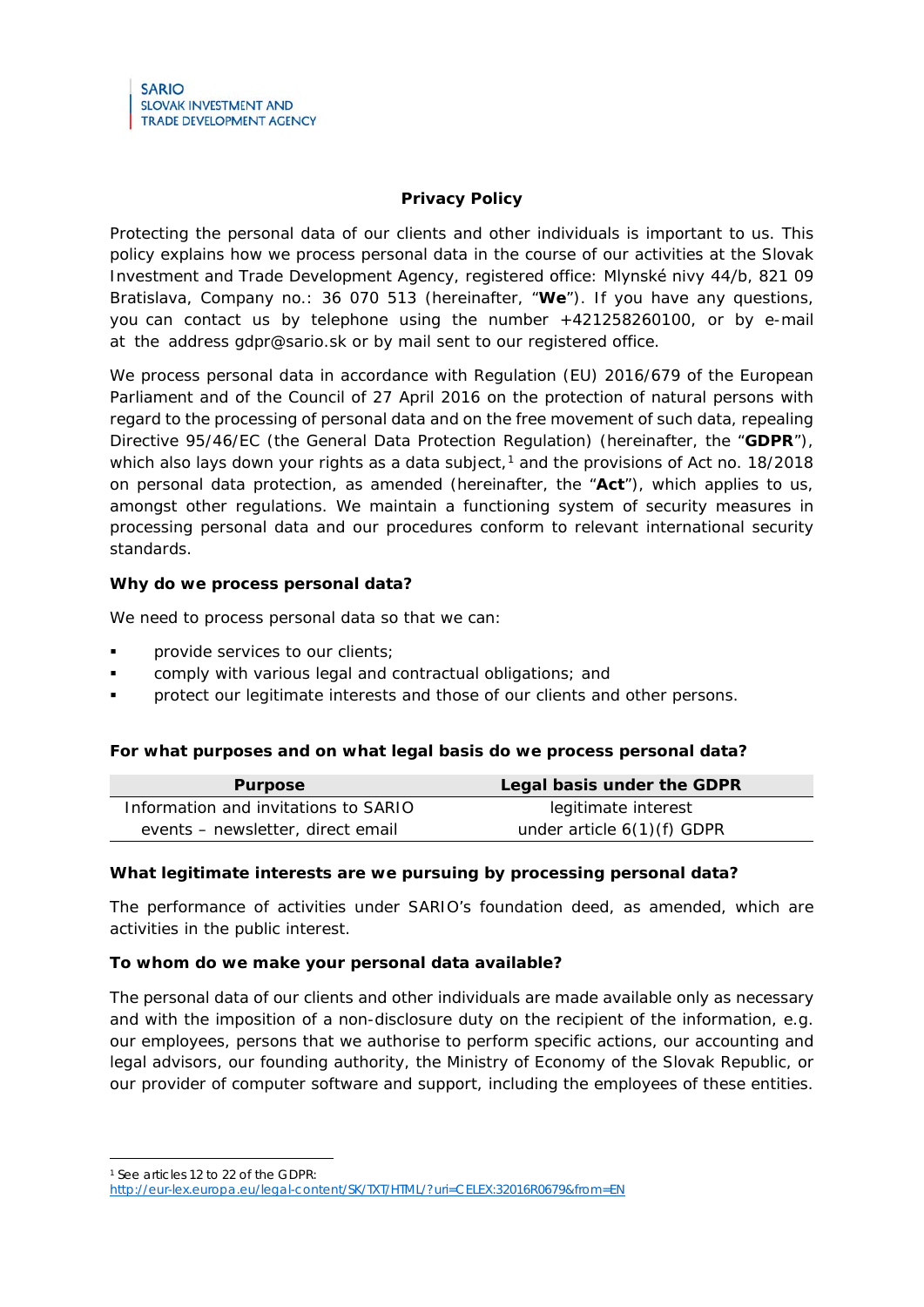### **To which countries do we transmit your personal data?**

We do not intend the transmission of your personal data to third countries outside the European Economic Area (the EU, Iceland, Norway and Liechtenstein). If your personal data are transmitted to third countries outside the European Economic Area (the EU, Iceland, Norway and Liechtenstein), we will use safe cloud services verified by the service provider and which use servers located in EU jurisdictions.

## **How long do we store your personal data?**

We store your personal data no longer than they are needed for the purpose of their processing.

## **How do we obtain personal data on you?**

If you are our client, we have usually obtained your personal data directly from you. In this case, your personal data has been provided voluntarily. Depending on the specific case, if a client does not provide personal data, our ability to provide high quality services can be impaired and, in exceptional cases, we may have to refuse to provide services. We may also obtain personal data on our clients from publicly available sources, from public authorities or from other persons.

If you are not our client, we have most frequently obtained your personal data from our clients or from other public or legal sources such as requests from public authorities, from public registries and the like.

### **What rights do you have as a data subject?**

If we process your personal data based on your consent for personal data processing, you are entitled to withdraw your consent at any time.

Independently of that, you have the right to object, at any time, to the processing of your personal data for a legitimate or public interest and for purposes of direct marketing including profiling.

As a client, you have the right to request access to your personal data and their rectification. If we process personal data in the provision of services, you do not have the right, as a client or another individual, to object to it based on article 22 of the GDPR. You may also file a complaint with the Office for the Protection of Personal Data at any time.

### **Processing of cookies**

Cookies are small text files that improve the use of websites by, for example, allowing us to recognise previous visitors when logging in to a user area, to remember visitors' options when opening a new window, to measure visits to our website or monitor the way visitors use the site so that we can improve it. Our website http://www.sario.sk uses cookie files known as "analytical cookies" to collect anonymous aggregate statistics that help us to understand how visitors use our site and to improve the structure and content of our site. This information does not enable us to identify you personally. We also use "necessary cookies" to store information that enables us to adapt our page to users' needs, for example